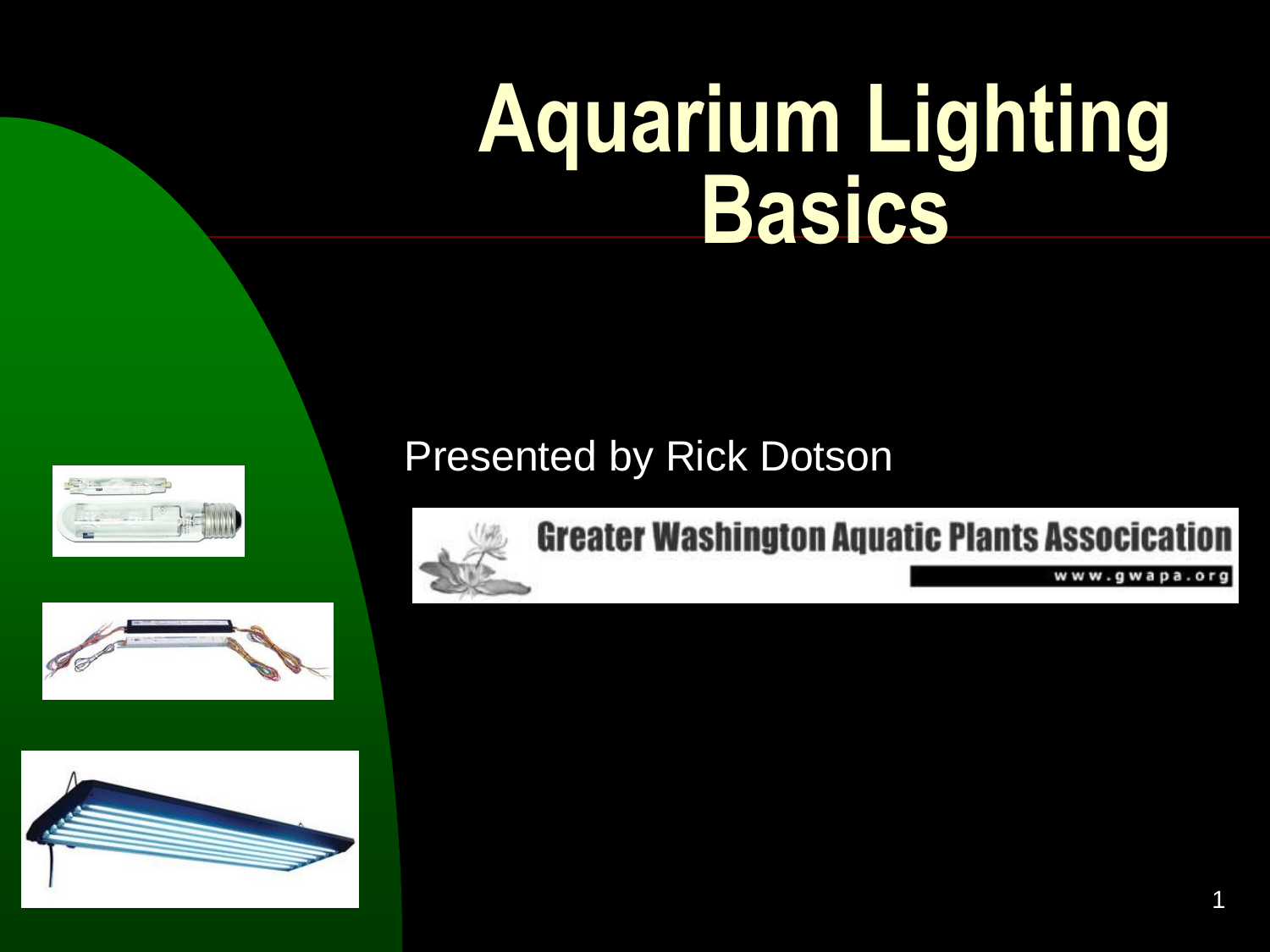### **Introduction**

- Rick Dotson longtime hobbyist who has killed a lot of plants
- Goal Since lights can run \$250 or \$300 or more we will discuss factors to consider when buying a light

Honest, I didn't mean to kill those plants!

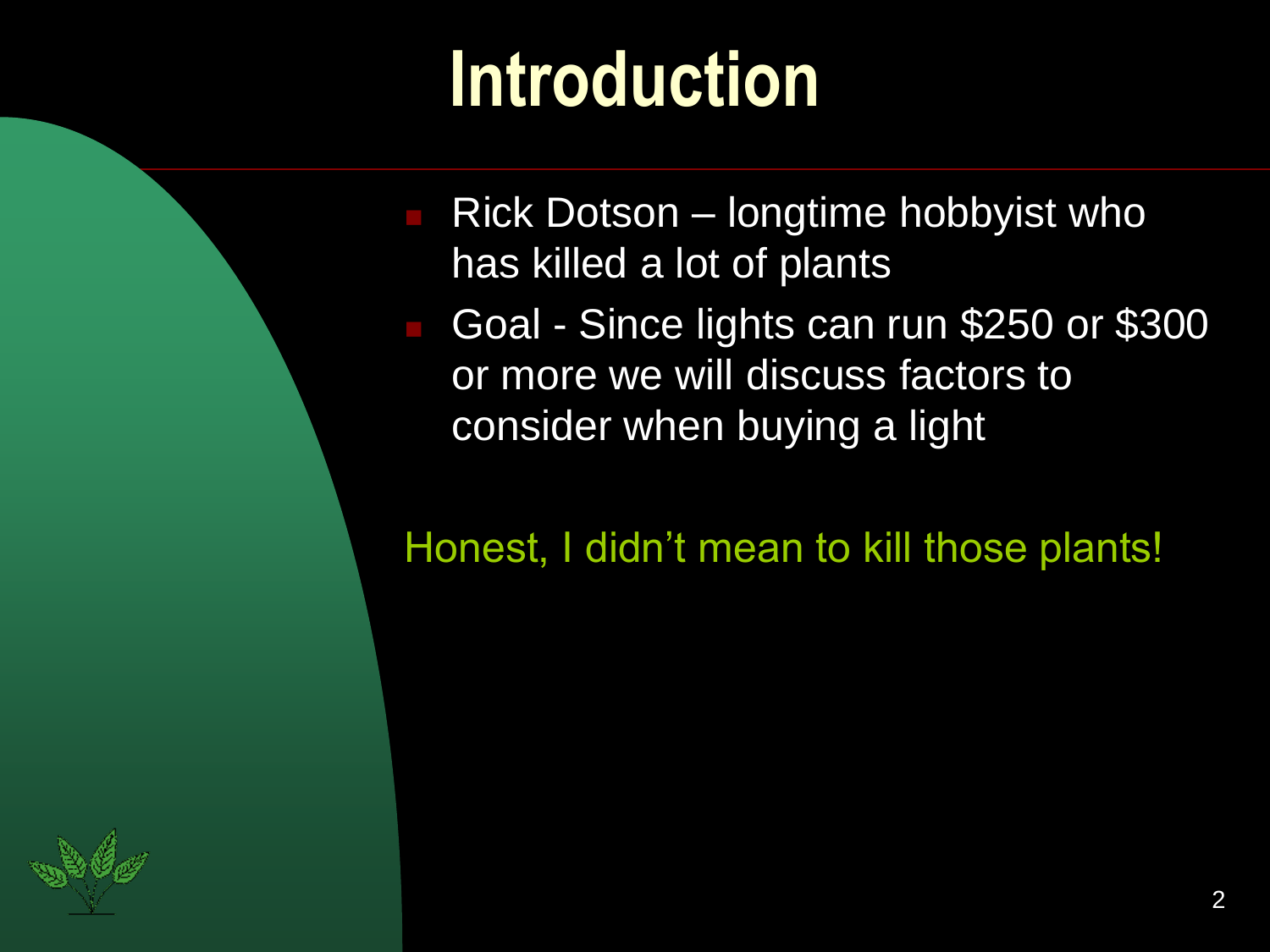### **Lighting is the easiest of the limiting factors to control.**

Two lighting variables that are under your control:

- How long to leave the lights on.
- How much light actually gets into your tank.

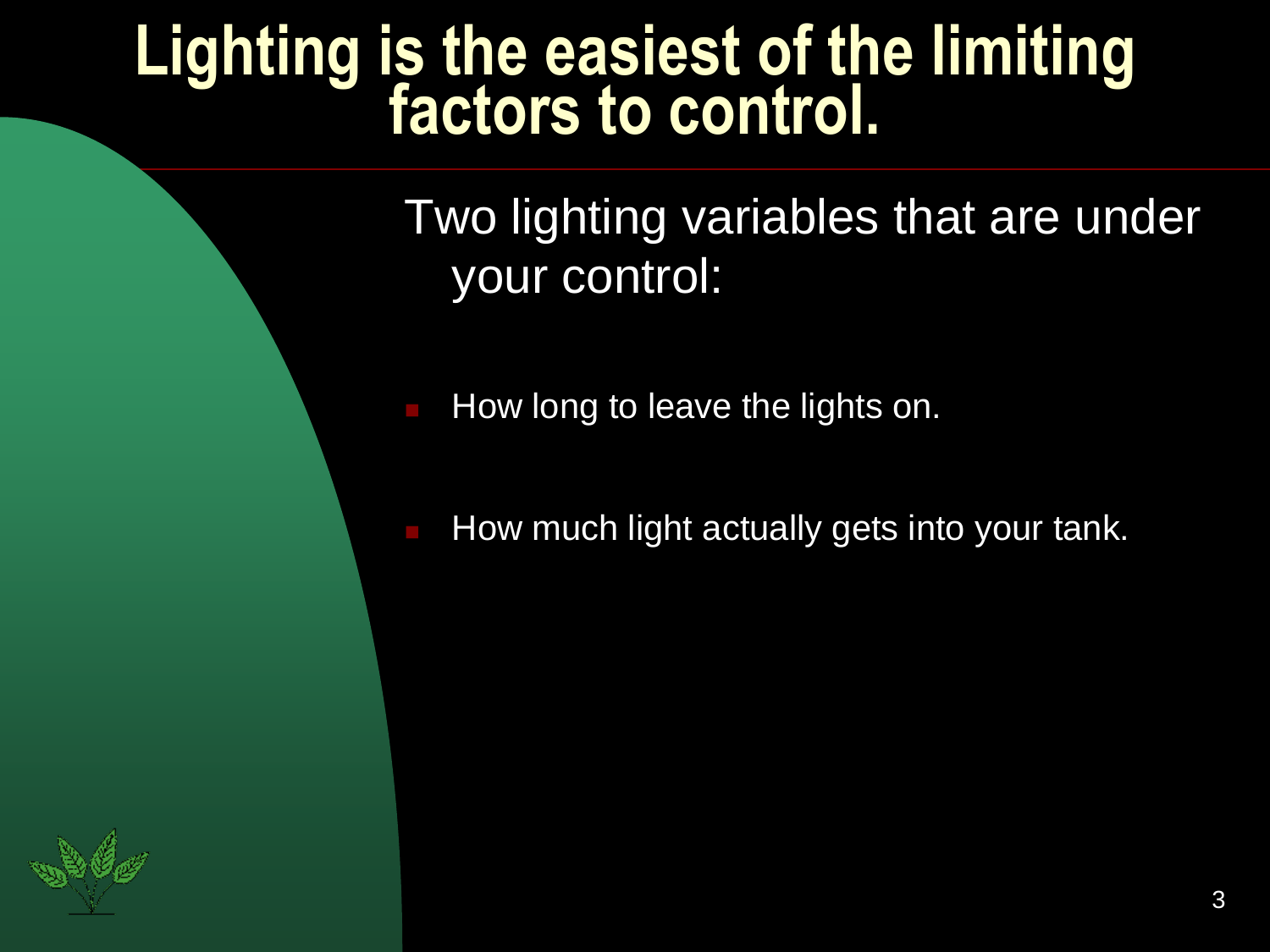### **How long should the lights be on?**





- Plants only photosynthesis light for a short period of the day. Any longer lighting period results in algae.
- 9 out of 10 hobbyist agree that about 10 to 12 hrs a day is about right\*
- A timer is essential. This is an indispensable piece of equipment.
- So it seems the only lighting factor really under your control is how much light.

\* as reported by the American Dental Society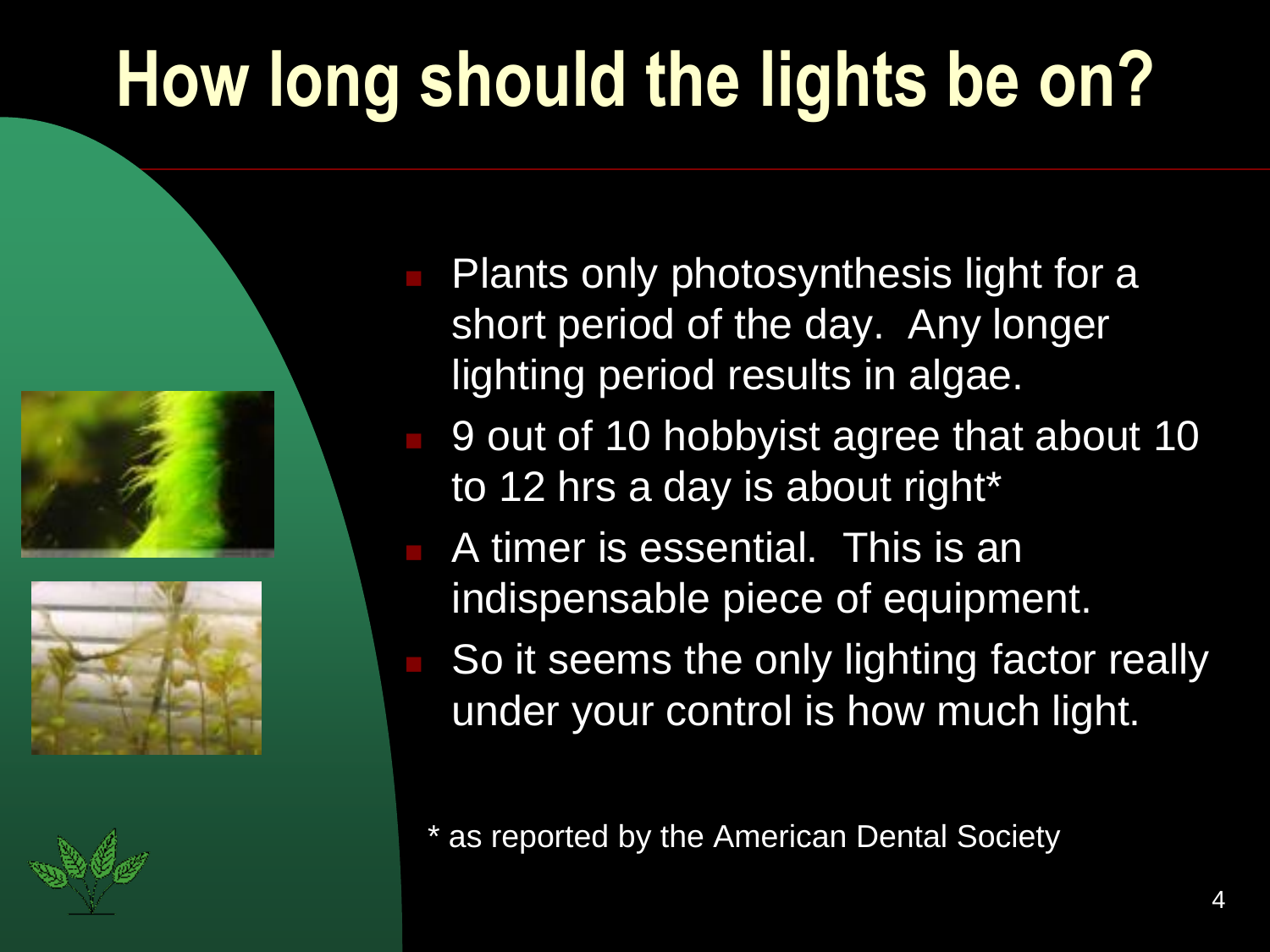### **Do I have enough light?**



 Light is like money. If you have to ask you don't have enough. Seriously though, no standard aquarium setup comes with a light out of the box, that is actually able to grow most plants.\*

\*Rex's Guide to Planted Tanks http://www.theplantedtankfaq.com/lightingFAQ.html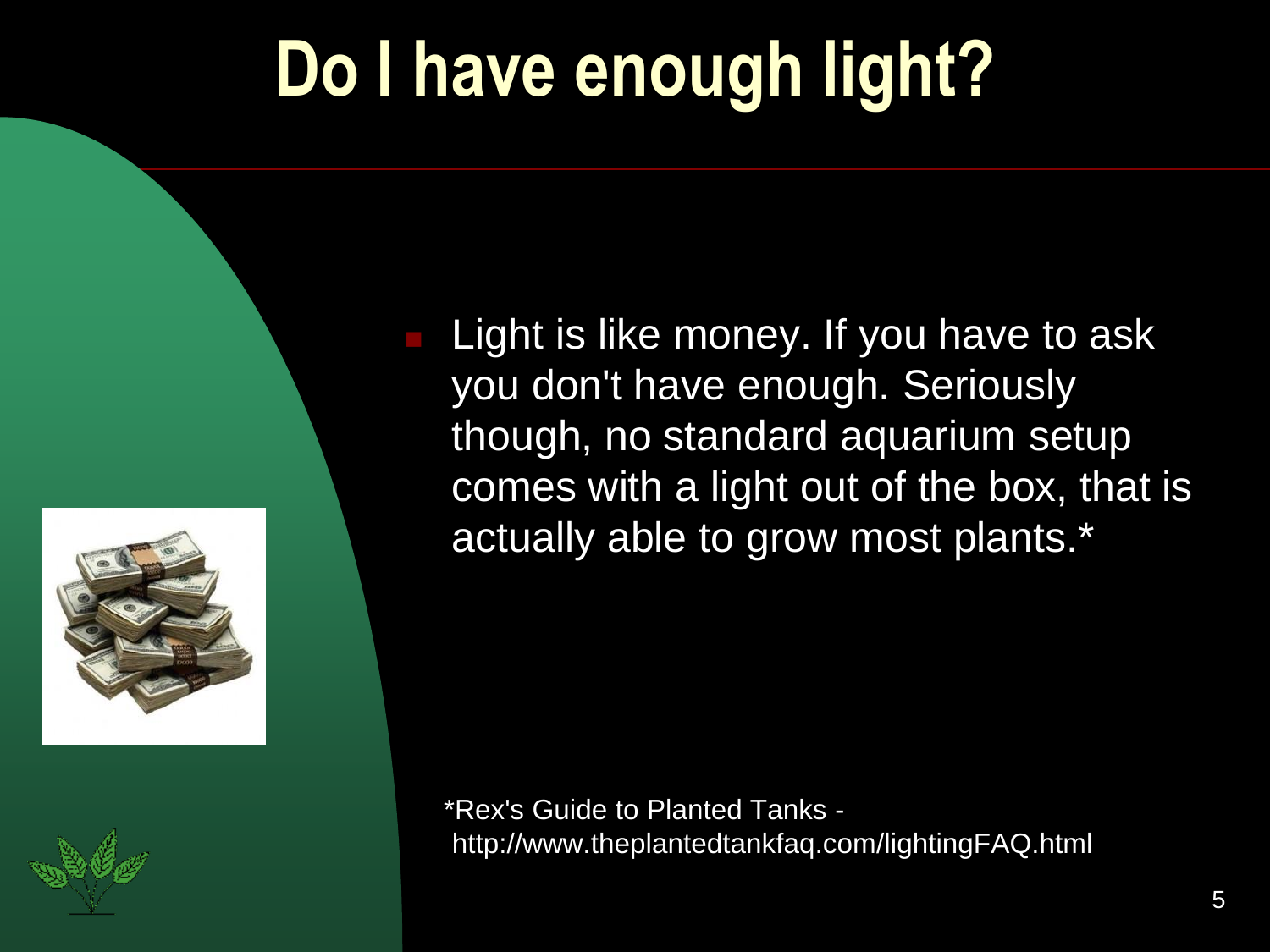### **How is light measured?**



 Lumens are a measure of the perceived power of light. Watts are a measure of energy Watts are also used to compare energy used by devices

 A lux meter is used to measure light for a given area

1 Lux = 1 lumen per square meter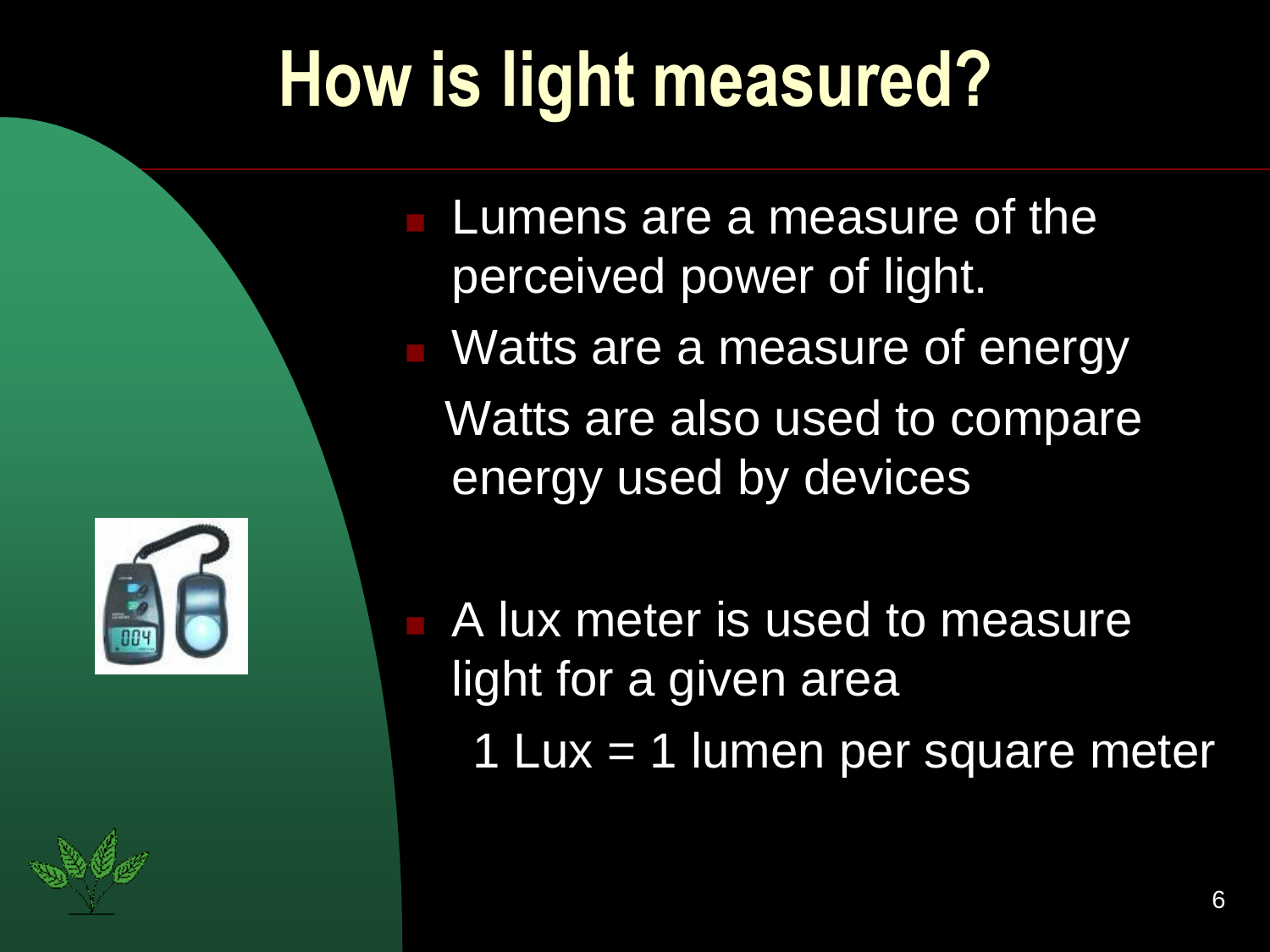### **Let's discuss how much light is output by different types of fixtures.**

### 3 – 5 watts per gallon? Watts per gallon or lumens per watt??

#### COMPARISON OF WATTS, LUMENS AND COST

| Type                  | T5 HO Fluorescent                            | T8 Standard                     | T12 Standard                              | Compact<br>Fluorescent               | Metal Halide              |
|-----------------------|----------------------------------------------|---------------------------------|-------------------------------------------|--------------------------------------|---------------------------|
| Watts                 | 216W 4-54 Watt T5<br>bulbs.                  | 256W 8-32W T8                   | 400W 10-40W<br>T12                        | $390w -$<br>$6 - 65w$                | $1 - 250W$                |
| Lumens                | 20,000 Lumens -<br>5,000 lumens per<br>bulb. | 16,128 Lumens<br>2,016 per bulb | 22,000 Lumens-<br>2200 lumens per<br>bulb | 25,350<br>Lumens<br>4225 per<br>bulb | 20,000 lumens<br>per bulb |
| Lumens<br>per<br>Watt | 92.6                                         | 63                              | 55                                        | 65                                   | 80                        |
| CRI                   | 85 CRI                                       | 75-85 CRI                       | 62CRI                                     | 80 CRI                               | 65-92CRI                  |
| Cost                  | \$299                                        | ??                              | 5 x \$125                                 | $3 \times $109$                      | \$339                     |

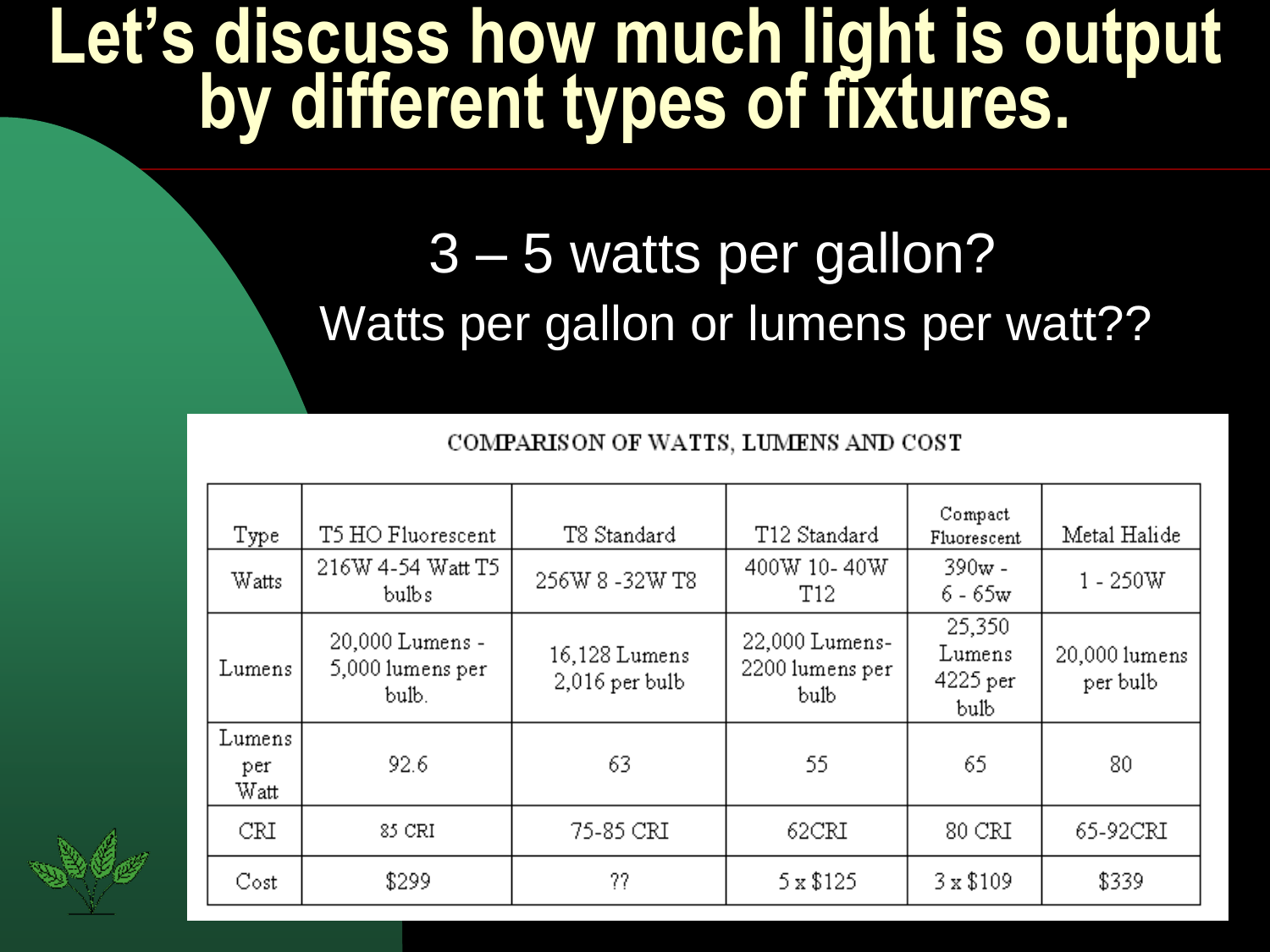## **Getting the most out of your lights**

Things that reduce the light getting to your plants





Cheap reflectors – tubes are round

- Dirty covers or bulbs
- Floating or untrimmed plants
- Depth of tank
	- light reduces exponentially though water but not enough in 24" to make a difference. Plants absorb light that would otherwise reflect to lower parts of the tank.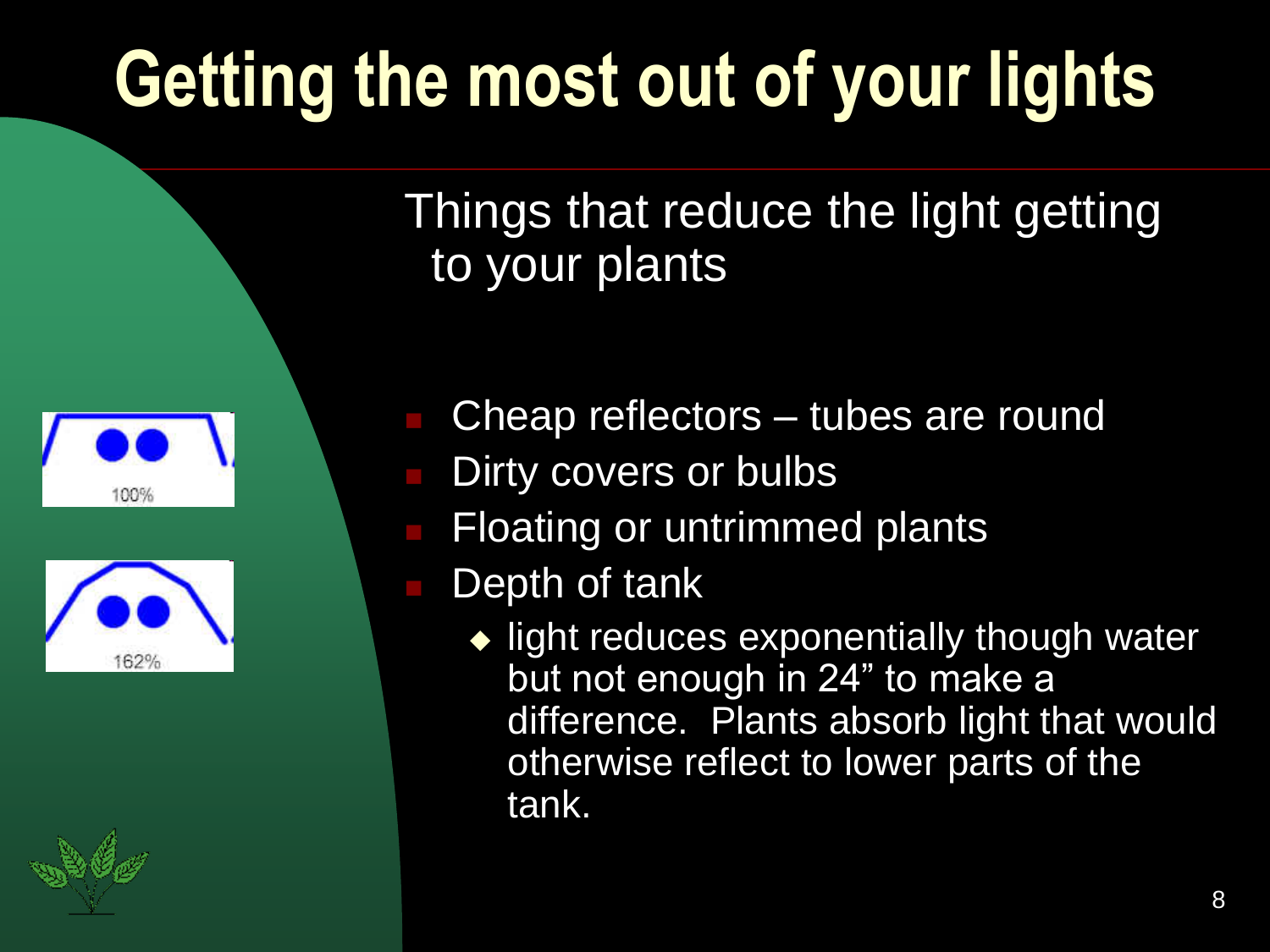# **The Color of Light**

- Color or temperature of light bulbs usually expressed as kelvins
- 5500K 6500K is good for aquatic plants
	- ◆ Most incandescent bulbs 2856K
	- ◆ Warm white 2950K
	- ◆ Cool white around 4100K
	- $\bullet$  Daylight 5500K

12000K

7000K

4000K

3000K

2000K

- Red light encourages long, "leggy" growth, while blue light encourages compact, "bushy" growth.
- Actinic bulbs (12000K) not used for plants – but included with many fixtures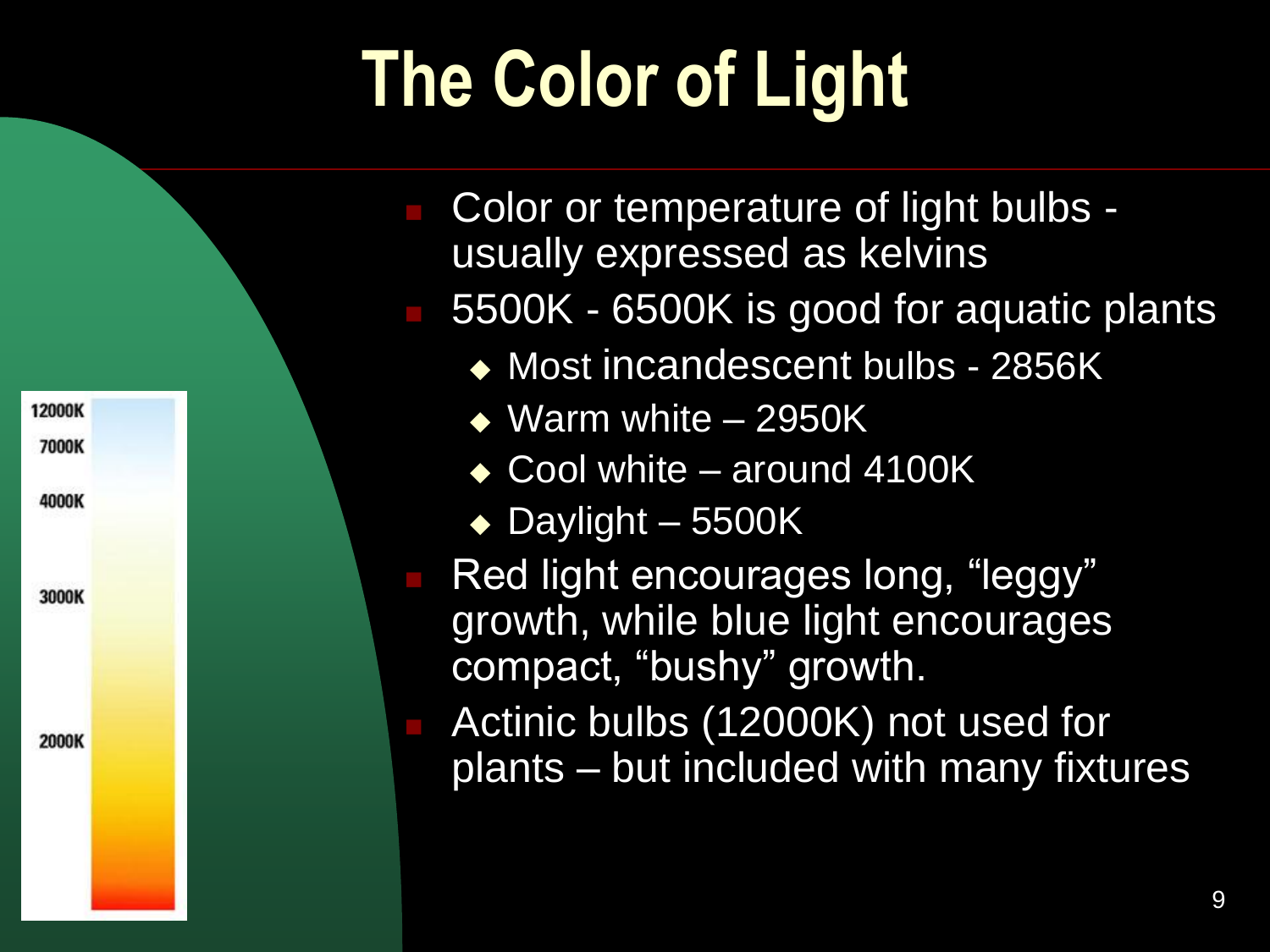### **Real Life Experience**



Because aquascaping is not an exact science here are a few example of our member's setups and the lights they use.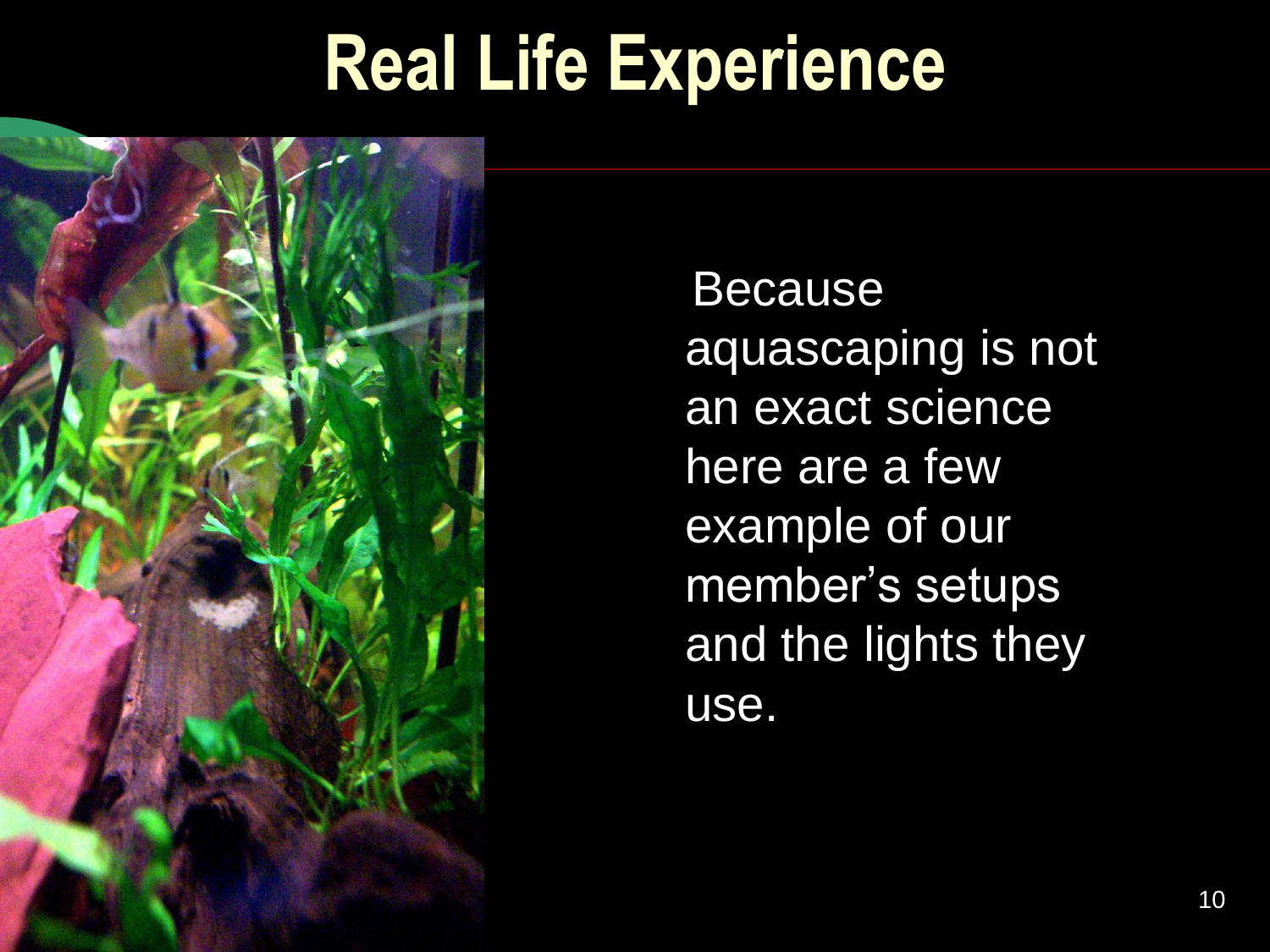## **Comparing Lighting Options**

- Incandescent use Compact PC in these hoods
- Power Compact Fluorescent excellent
	- T12 big & older but common and inexpensive
		- T5 HO Fluorescent excellent
		- Metal halide good light, expensive bulbs, run very hot
		- Mercury Vapor used in street lights poor color, not recommended
		- VHO older, bulbs need to be replaced frequently, very hot, not recommended
		- LED expensive, directional light, last 11yrs

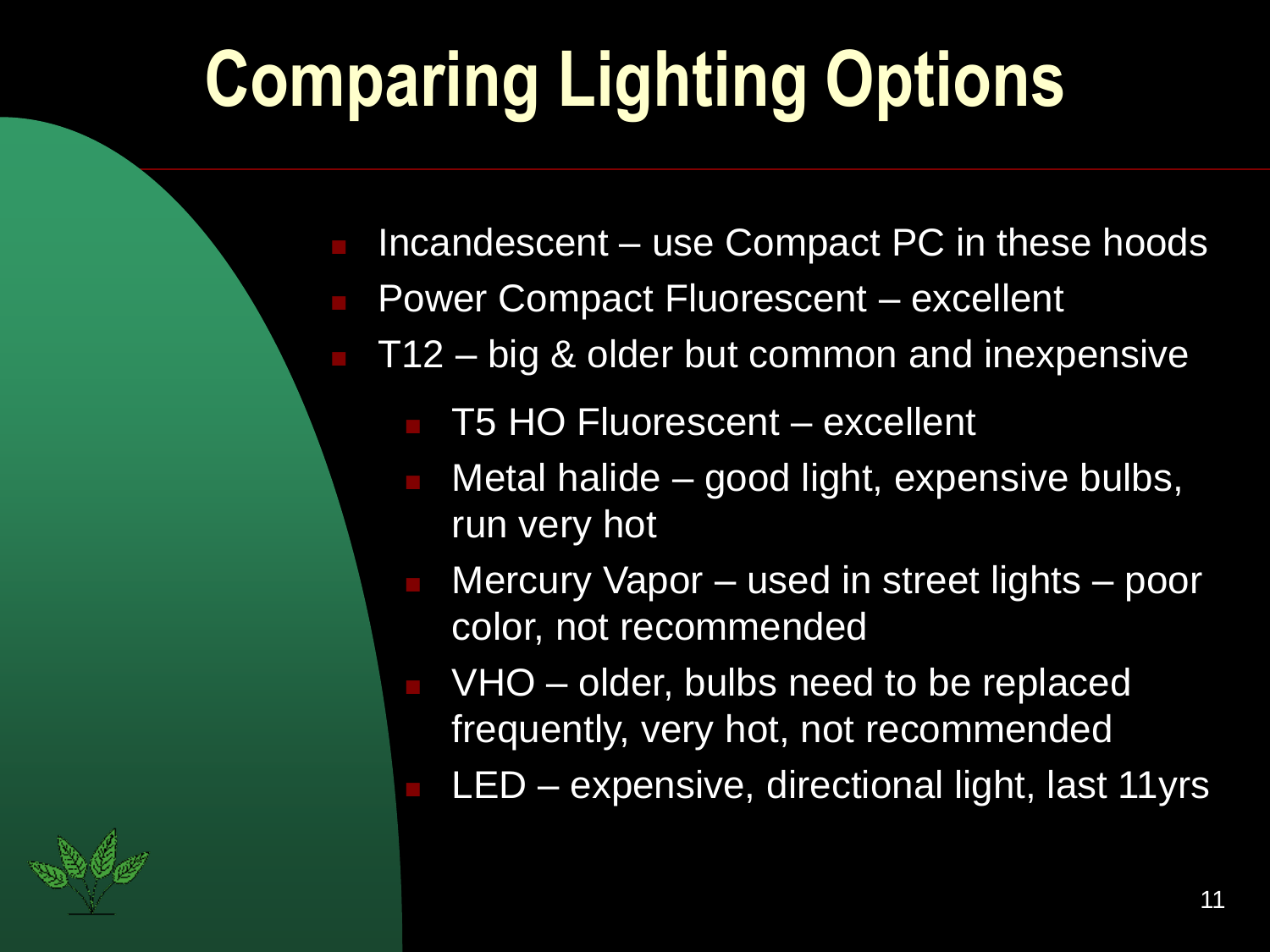### **DIY Projects**

- Shop Light Overdrive http://gwapa.org/wordpress/articles/overdriven-normal-outputodno-lights/
- Strip Light Retrofits PC and T5 HO • LED Strip Retrofits





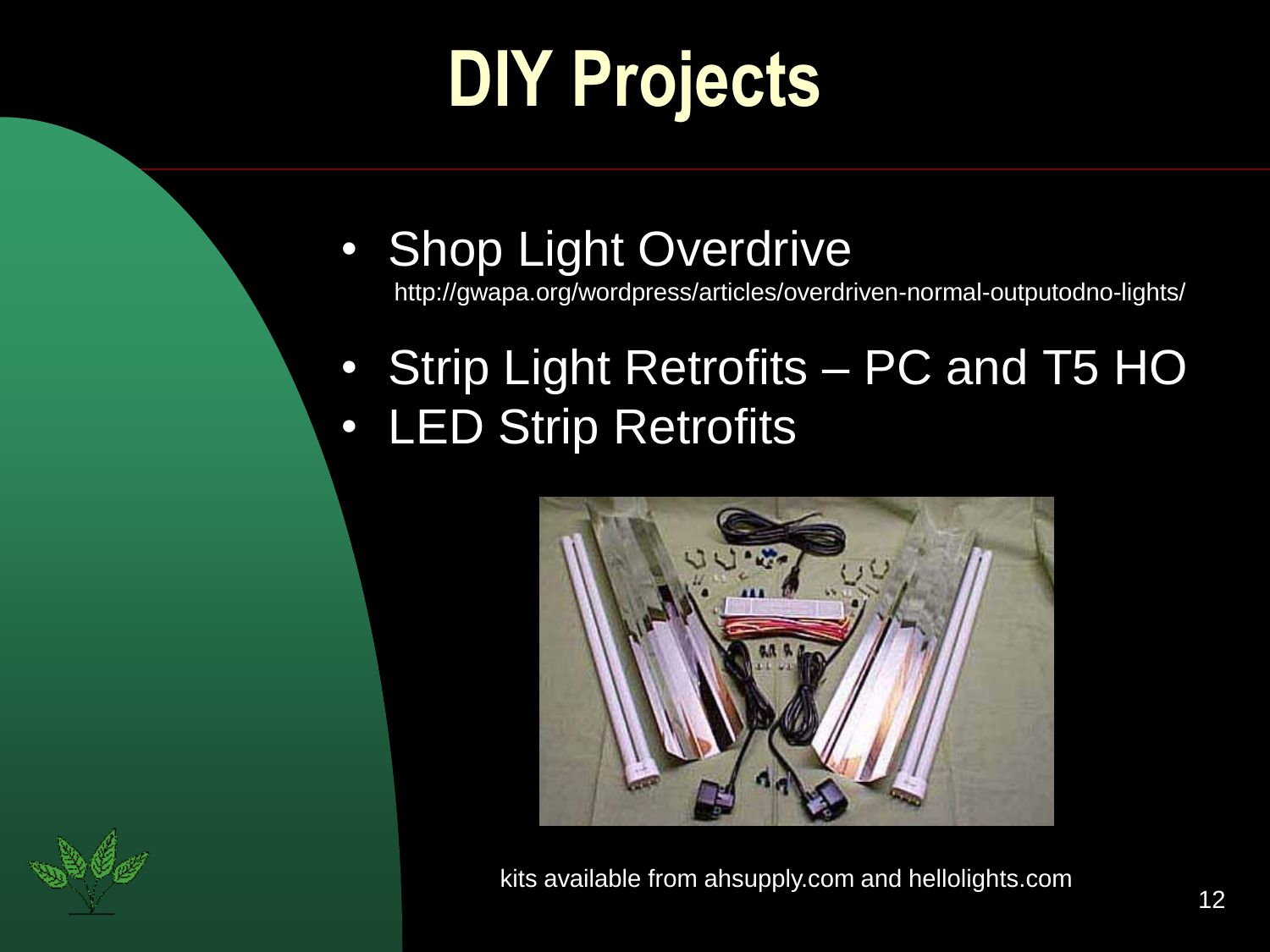### **LED – Lights of the future?**

 Run much cooler than standard fluorescents and metal halides Consume less energy Much longer bulb life span Small bulb size allows unlimited configuration options Rectangular layout provides more even light distribution

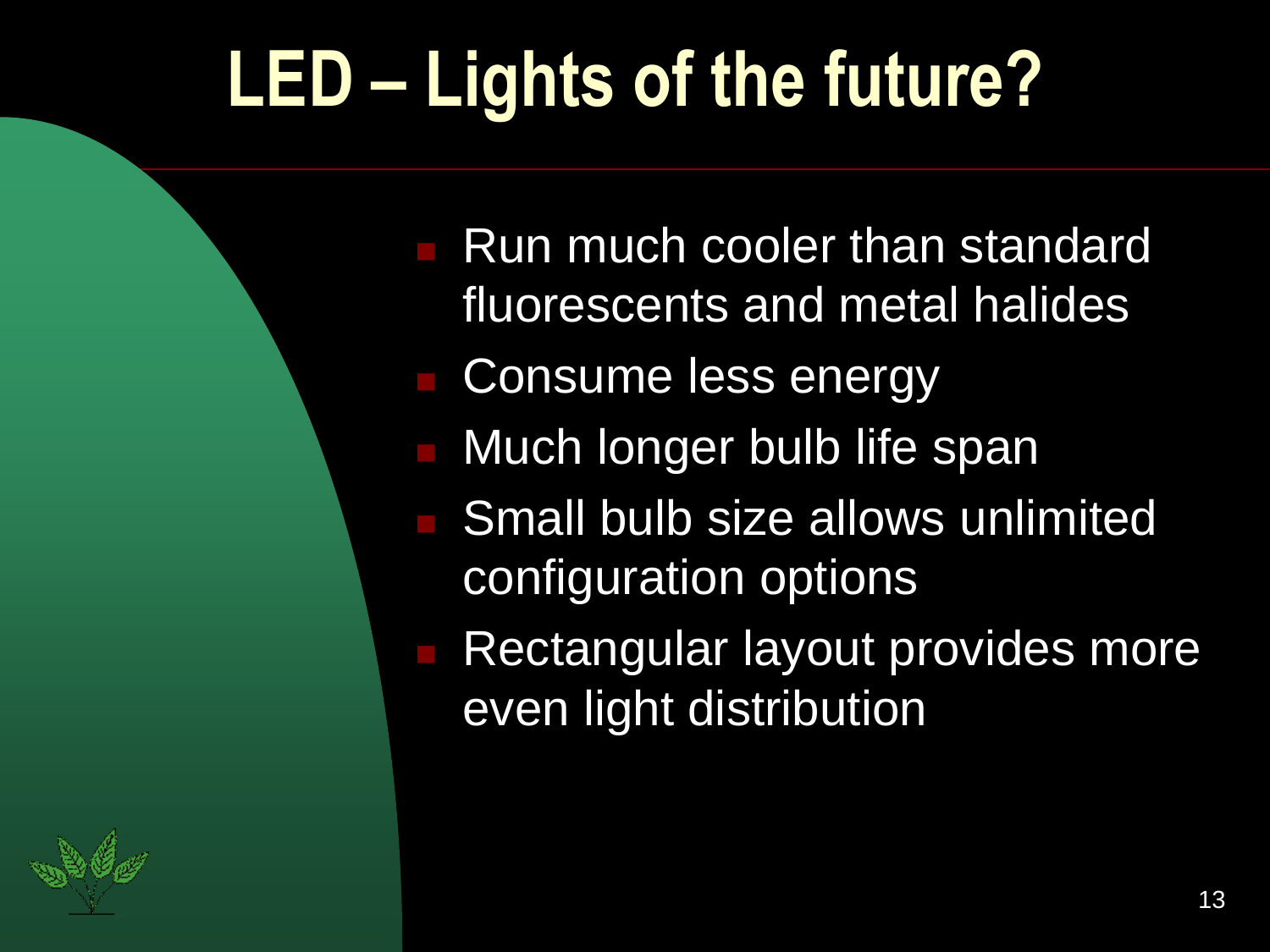### **Conclusions**

While there are some aquarium plants that will grow under just about any type of light, if you want to grow specific plants consider the light that you will use.